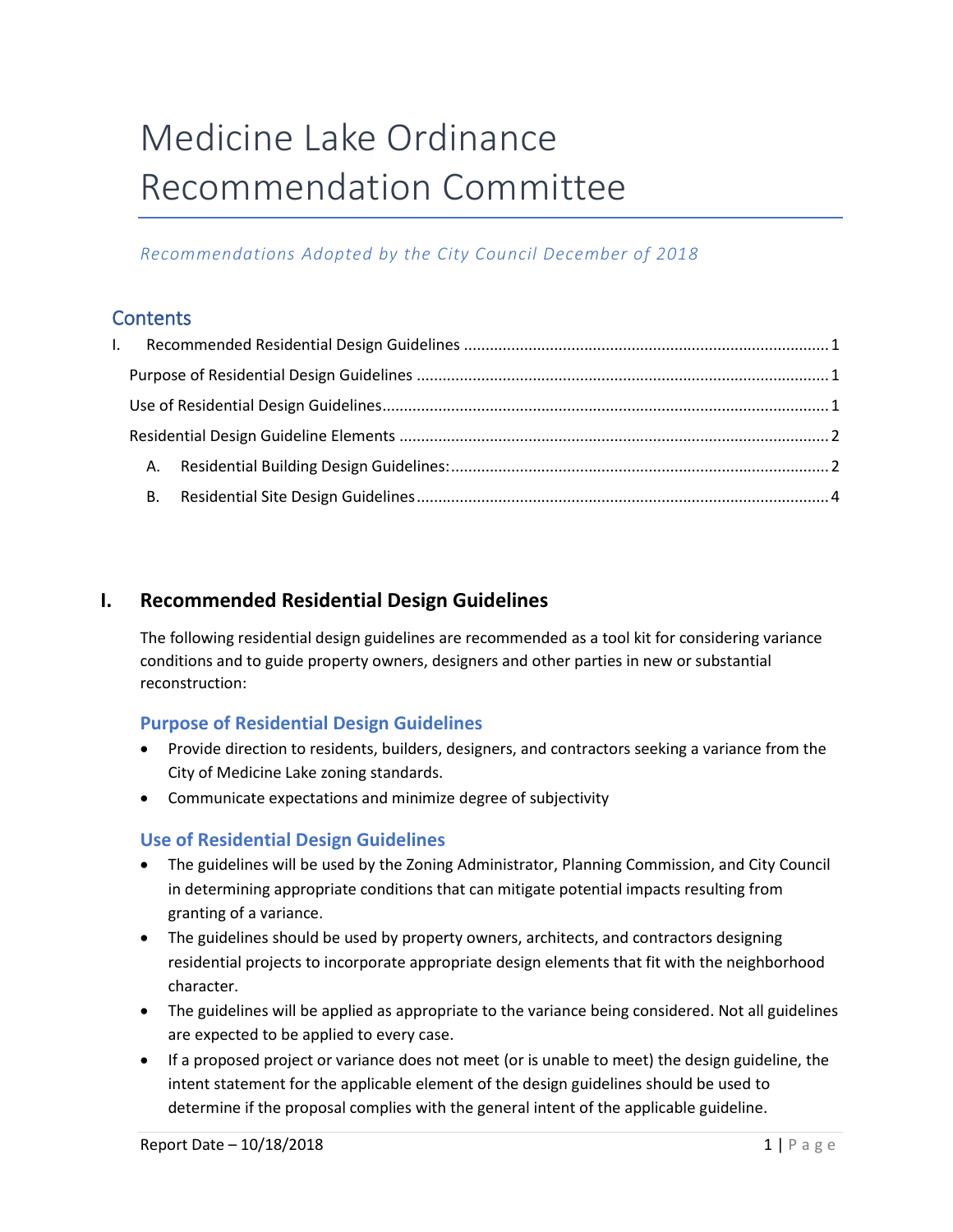# <span id="page-1-0"></span>**Residential Design Guideline Elements**

These guidelines are organized into two key types (some overlap may occur):

- 1. Building Design– includes private elements such as window placement, building massing and scale, garage orientation, and materials.
- <span id="page-1-1"></span>2. Site Design– includes items such as driveway design, landscaping and lighting.
	- **A. Residential Building Design Guidelines:**

#### *Window Placement:*

The intent of window design guidelines is to promote:

- building facades that have visual interest and intrigue;
- a clear communication of the street side "front" door of the home (to reduce "alley" appearance of Peninsula Road); and,
- a clear and safe community character and experience from the street (more "eyes on the street").

#### Guidelines:

- 1. Encourage windows on all sides of primary structures.
- 2. Encourage windows on roadway-facing facades of garages.
- 3. Encourage windows to be of size, proportion, and placement to be in rhythm with the overall design and character of the structures on the site.
	- a. Consider a maximum width of 8-10' between windows, doors, or material articulation

## *Building Massing/Scale:*

The intent of building massing/scale residential design guidelines is to promote:

- investment that is compatible with neighboring residential structures;
- preservation of the character and integrity of the existing neighborhood; and,
- buildings that limit the 'canyon' affect that taller structures can have on the roadway or between adjacent structures.

#### Guidelines:

- 1. *The committee does not recommend allowing second stories within setback areas through the variance process*. Second stories should meet the required setbacks. However, the committee recognizes that circumstances *may* exist where the test for a variance could be met and a second story expansion in the setback areas is logical. If a variance is requested for a second story, the following guidelines should apply to a second story structure:
	- a. The second story should be stepped back a minimum of 12' from the front façade of the structure to minimize the height/scale of buildings close to the roadway.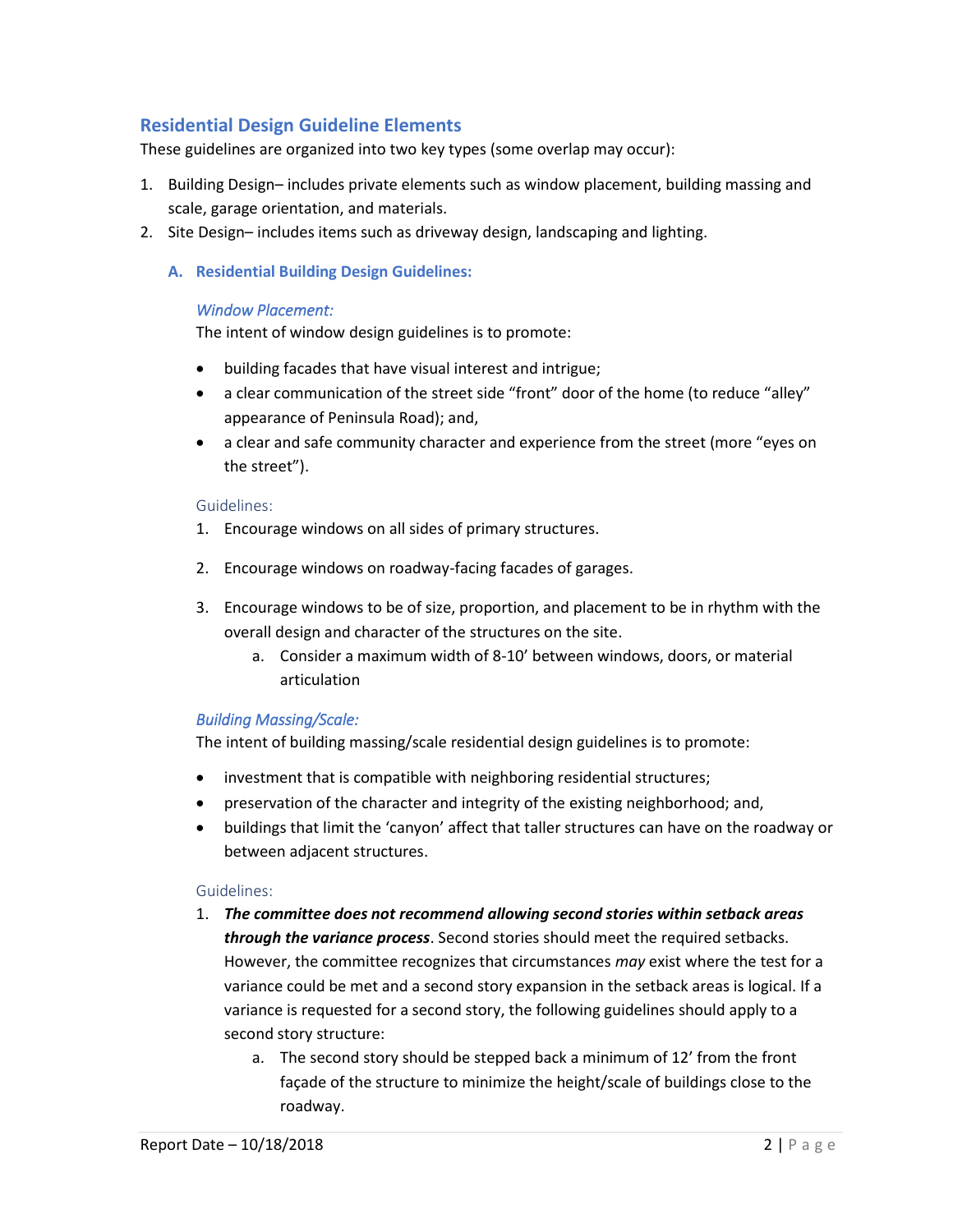- b. The second story should be of a reduced footprint from the first story footprint.
- c. Articulation in relief, material, color or form should occur between stories of any structure over one story, and should communicate the base, middle, and top of the structure, as interpreted from all sides of the structure.
- 2. Ensure the roadway facing elevation is more window, cladding, or gables as opposed to roof exposure.
	- a. Limit roof elevation exposure to 1/3 of the front elevation surface area of the front façade
- 3. The façade, form, and design should communicate the overall function or program of the adjacent interior space, through material/relief articulation, placement of windows and doors, porches and overhangs.
- 4. Articulation in relief, material, color or form should occur, as interpreted from all sides of the structure.

## *Garages and Garage Orientation:*

The intent of garage design guidelines is to promote:

- A strong residential character of the street side front yard (less of an alley or maintenance drive appearance and feel)
- A quality pedestrian experience on Peninsula Road

#### Guidelines:

- 1. Garage doors should face the side of the lot (not the roadway) where feasible
	- a. garage doors that do face the street should consider glazing, architecturally designed windows or be constructed of high-quality material that is complimentary to the design of the principal structure
	- b. garage doors facing the street should not be the dominant architectural element of the street facing building façade
	- c. attached garages with front facing doors should be set back from the building front where feasible
- 2. Facades facing the roadway should have windows or material articulation

## *Architectural Materials:*

The intent of the architectural materials guideline is to promote:

- high-quality, durable materials and finishes for the exterior of buildings;
- materials that are compatible with the surrounding structures; and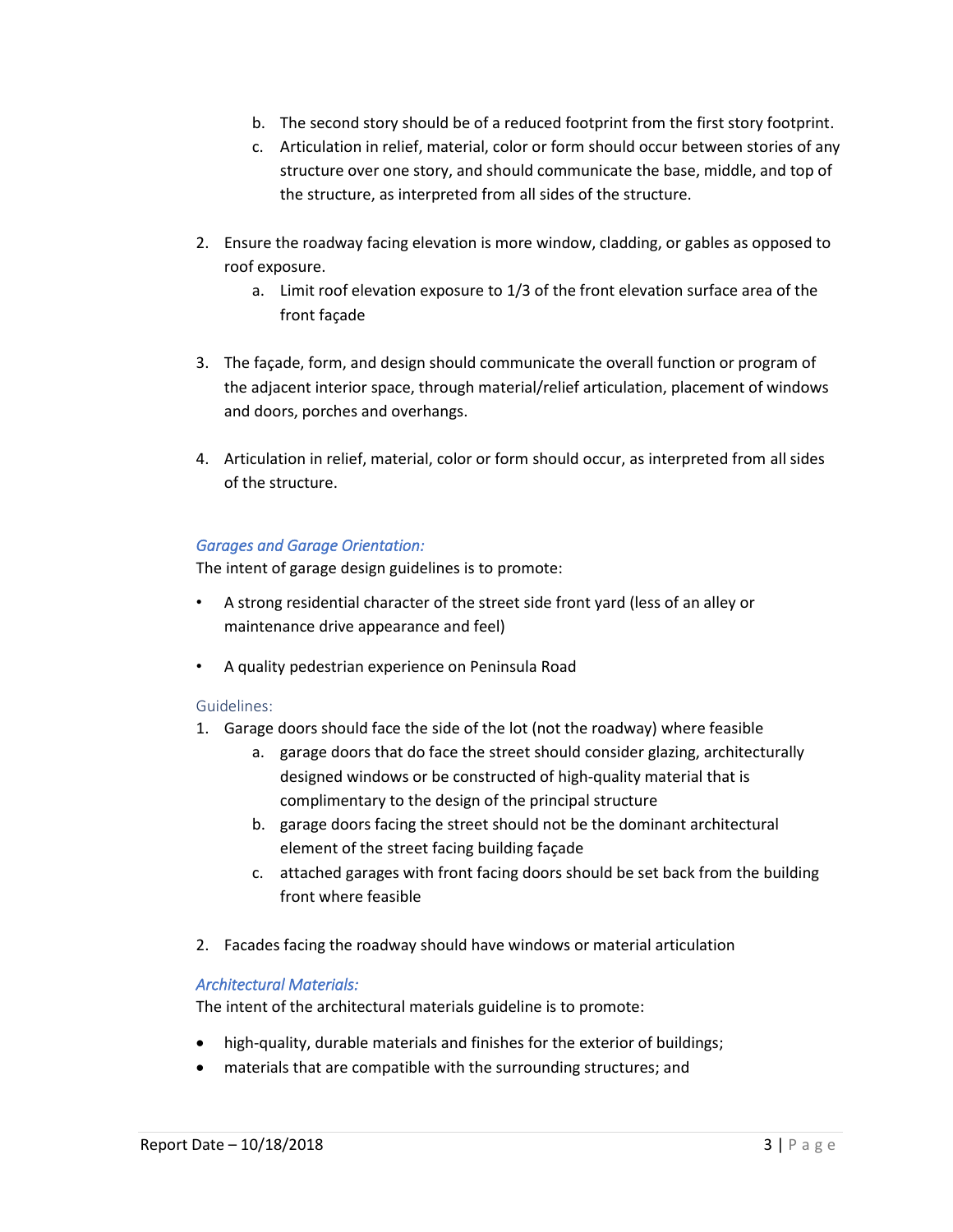• material palettes that contribute to the overall experience, integrity, and character of the community of Medicine Lake.

### Guidelines:

- 1. Encourage all structures on the property to have a cohesive or compatible architectural style and color palette on all sides of the structure.
- 2. Use 2-3 cladding types on the same structure to distinguish between the base, middle, and top of the structure.
- 3. Encourage high quality, durable, and architecturally pleasing cladding materials on the all sides of the structure.

## <span id="page-3-0"></span>**B. Residential Site Design Guidelines**

## *Driveways and Parking*

The intent of residential driveway design guidelines is to promote:

- the retention of surface runoff/drainage;
- a safer pedestrian and travel experience along public streets; and,
- a residential character along Peninsula Road (not an 'alley' or maintenance drive appearance).

#### Guidelines;

- 1. Driveway widths between the roadway to 35' setback (landscape zone) should be limited to 20'
	- a. Driveway/pavement widths greater than 20' within the landscape zone should include permeable pavers in the design of the driveway to allow for greater infiltration.
- 2. Off street parking areas should be setback from the street side property line and screened with a landscaped area buffering the parking areas from the public right of way.

#### *Landscaping*

The intent of landscaping residential design guidelines is to promote:

- a clear definition between the yard and the roadway edge (public vs. private realm);
- a pleasant and comfortable pedestrian experience;
- a residential character along Peninsula Road (not an 'alley' or maintenance drive appearance); and,
- management of drainage/surface runoff that helps keep water on site to the maximum extent possible
- buffering or screening of unattractive views